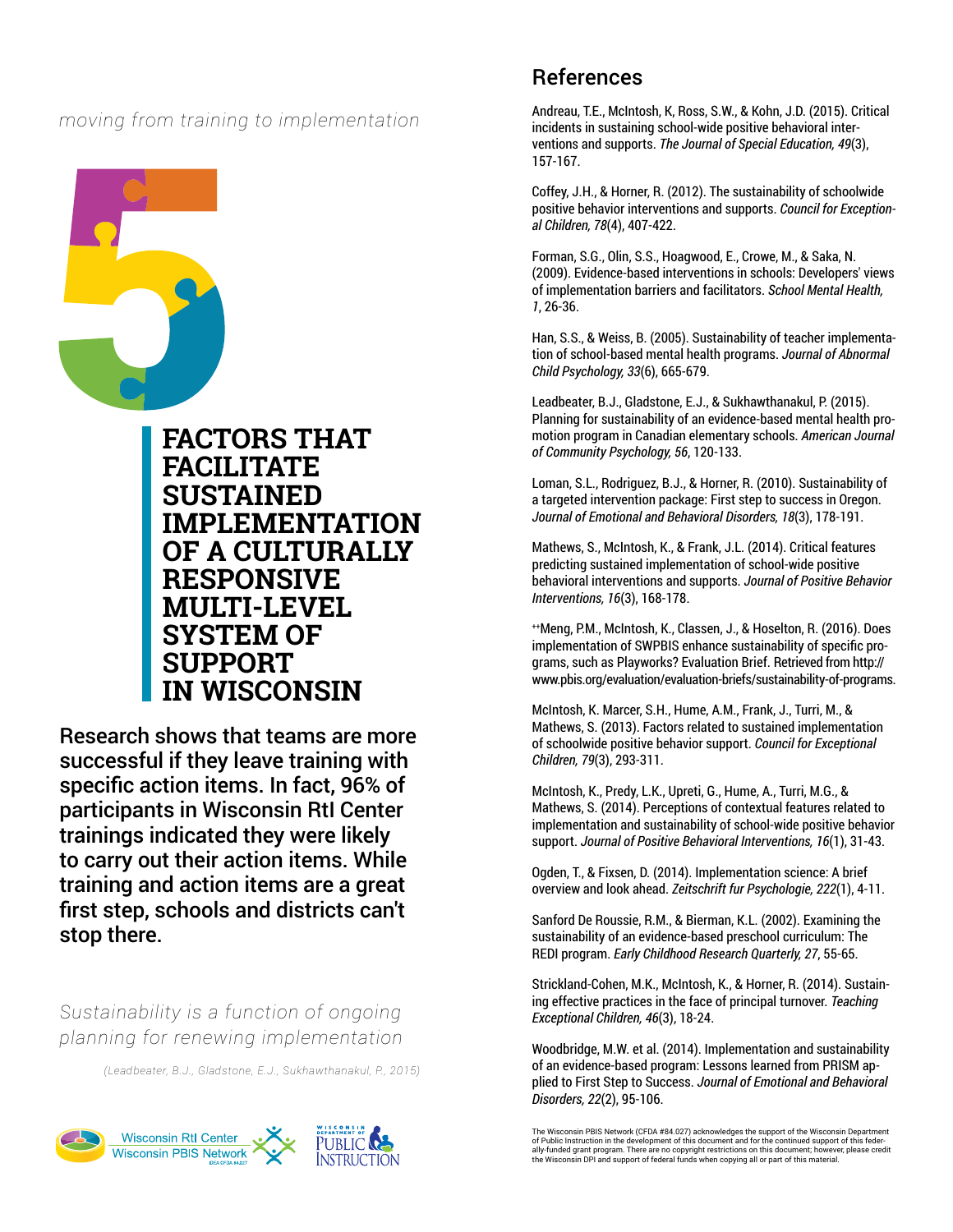# Culturally responsive multi-level system of support is aligned with school goals, policies, vision, mission, and other programs

- Schools are more likely to sustain their implementation when the innovation is viewed as part of systems already in place, as opposed to an add on (e.g. bullying prevention supports are carried out within a culturally responsive multi-level system of support)
- Implementation is a priority (e.g. visible in written policy and district action plans)

# Implementation teams are systematic and effective, and play an active role in supporting implementation

- School-based leadership teams influence sustainability greatly; often more directly than other factors
- Teams at all levels know the implementation stages, what drives each stage, and what support is needed throughout the process
- Teams meet frequently and the organizational structure supports implementation
- Multiple stakeholders provide continual access to expertise in the face of staff turnover

# Teams regularly use data to plan and make changes

- Staff are more likely to continue implementation when they recognize improved outcomes and perceive them to be directly related to the practice
- Teams regularly collect observable, measurable implementation *and* outcome data
- Teams regularly share data with all staff, who then use it to plan and make changes
- Staff monitor data continuously and have feedback systems in place

4

5

3

# Involve and support new personnel

- New personnel are an integral part of teams • Innovation and common language is made
- familiar to new staff from the beginning
- Further training and ongoing coaching and support is provided after initial training
- Staff with fresh ideas and new energy are included on teams

# Continued efforts to re-energize

- New and existing resources and supports are regularly communicated to all staff
- Time is consistently built into schedules for teams to plan for renewing implementation
- Processes are put in place for frequent, continual communication and re-commitment



What increases the likelihood of carrying out action items and sustaining implementation post-training?

This brief is based on our extensive review of national research on what it takes to sustain implementation.

We summarized the key findings to provide schools and districts with examples of research-based actions they can take to maintain a strong and thriving multi-level system of support.

1

2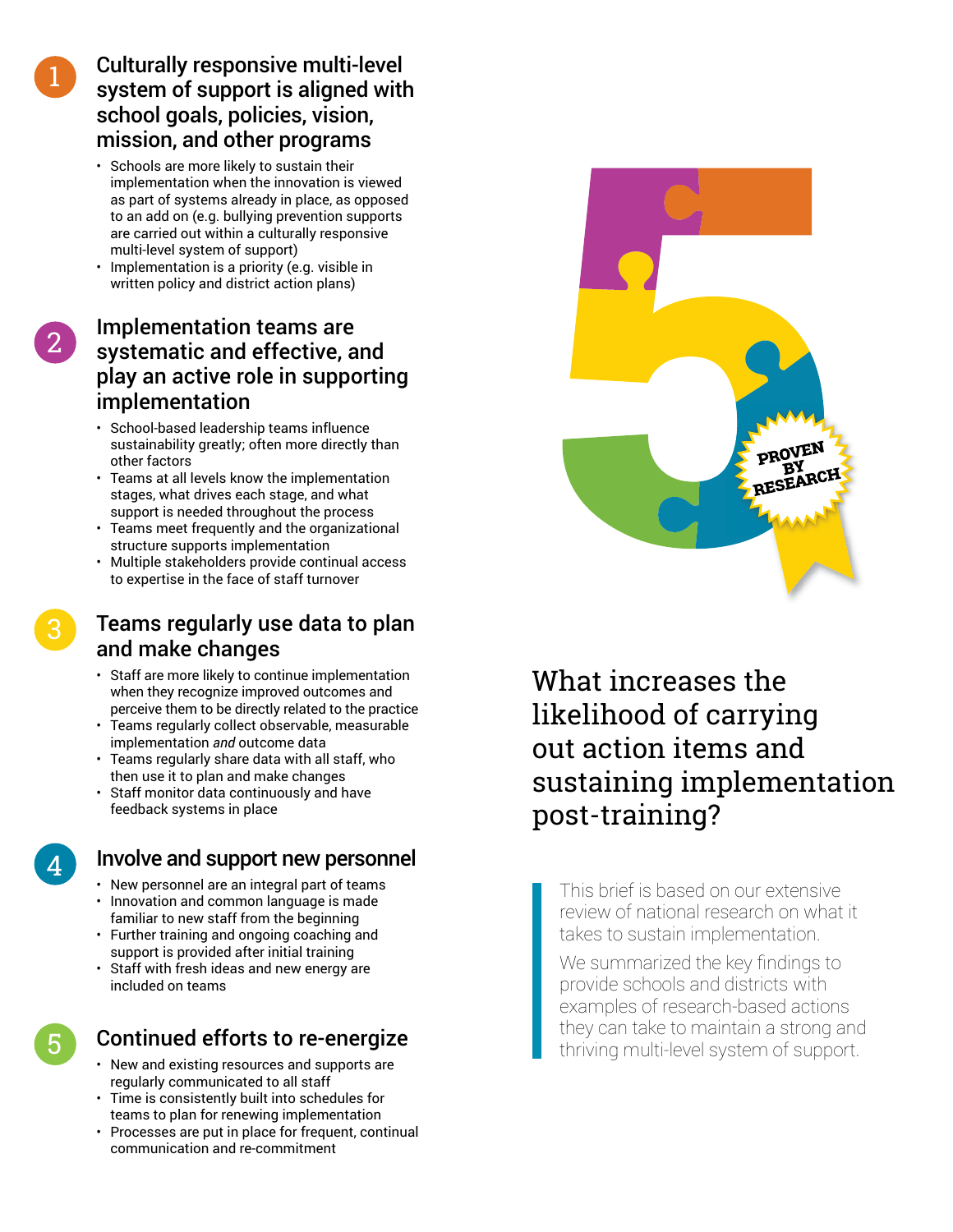# So, what does this look like? Here are some real-life examples from Wisconsin schools and districts.



2

**Culturally responsive multi-level system of support is aligned with school goals, policies, vision, mission, and other programs**

New practices are more likely to be sustained over time when implemented within an existing implementation framework  $such$  as school-wide PBIS $*$ 

The district leadership team creates district action plans for PBIS and restorative practices based on the review of the National PBIS Center's Implementation Blueprint and Self-Assessment. Schools are required to have an annual SIP plan goal that addresses social-emotional behavioral learning and climate, which is where PBIS and restorative practices implementation actions are embedded, based on data.

**Beloit School District**

### **Implementation teams are systematic and effective, and play an active role in supporting implementation**

Sheboygan South High has 1100 students. Every staff member is part of a team that supports implementation of their multi-level system of support. They have created a professional learning community (PLC) culture. Two teams (one focused on academics, the other on behavior) support the universal level. In addition, Sheboygan South has a tier 2 PBIS team and an academic-focused problem-solving team. Teams are given regular time to meet and use data to action plan.

# **Sheboygan South High**

# **Smith Elementary, Oshkosh**

All staff are on a PBIS sub-committee (acknowledgement, publicity, or social skills), which meets monthly. The principal is part of team meetings and has embedded PBIS as a school improvement plan goal. The coaches and core team meet twice per month to look at school-wide discipline data and write precision statements that inform how they will respond. This information is shared with staff during district allocated collaboration time and with students in bi-weekly morning meetings.

"We cannot imagine not meeting as a team. Those on the leadership team are now stepping into other leadership teams (district-wide, coursework) to support implementation, framing things in a way that's easier to hear from a peer. This has led to more buy-in from staff."

**Lincoln Elementary, Port Washington-Saukville School District**